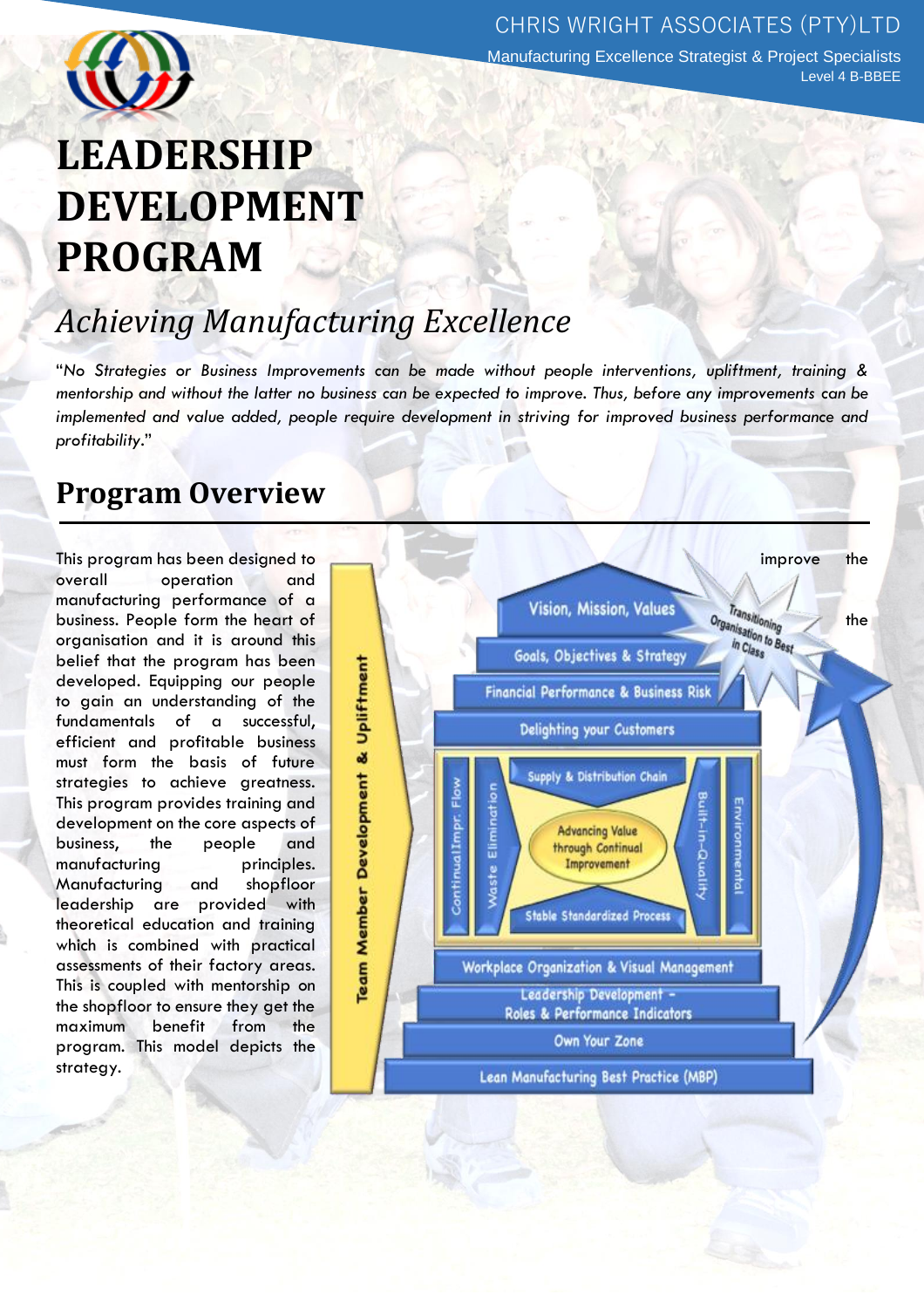## **Program Details**

### Program Facilitator



The program has been researched and developed by

Chris Wright, Director of Chris Wright Associates, Manufacturing Business & Project Specialists. Chris has worked in the manufacturing sector since 1990. Prior to establishing his business, he was the Operations Director for a JSE listed manufacturing organization where he laid the foundations for this program through developing his leadership team who was entrusted with the turnaround and improvement strategy. Chris has been a hands-on leader who understands shopfloor dynamics and the role people play in developing, implementing and achieving improvement strategies. He believes that actions speak louder than words and people believe what they see. It is with this approach and his active engagement and mentorship of the leaders on the shopfloor that he achieved tremendous results, added value and profitability improvements.

#### Learning outcomes?

At the end of the course the participant will have secured a far deeper and contextualized theoretical and practical understanding of Leadership in an operational and manufacturing environment. With this program they will be exposed to a hands-on mentorship process of being assisted with the implementation of these programs into their work environment.

## Who should attend?

Existing leadership and key staff that play any role in the operational & manufacturing fields in an organization and who have been tasked with increasing efficiencies & output, reducing waste & manufacturing costs and improving the overall profitability of the organization, newly appointed leaders tasked with improving organizations, and prospective leaders who strive to achieve a leadership position in the near future.

#### CHRIS WRIGHT ASSOCIATES (PTY)LTD Manufacturing Excellence Strategist & Project Specialists

## Program Framework

The program covers both theory and practical over the duration of all modules. A separate handbook has been produced where there are several examples, topic discussions and group assignments to be carried out. Included with this is the practical application in the workplace through mentorship with each of the leaders. The theory part of the program takes place with participants reading on their own outside of the classroom sessions. Classroom presentations by Chris highlights the key points per module accompanied with class discussions, shopfloor assignments and presentation in order to draw out the practical implementation. Thereafter over the following week or two, the practical implementation is started with the option of online mentorship. The program need not be conducted in the full format but can be separated into specific topics or modules depending on the client's requirements, priorities and budgets.

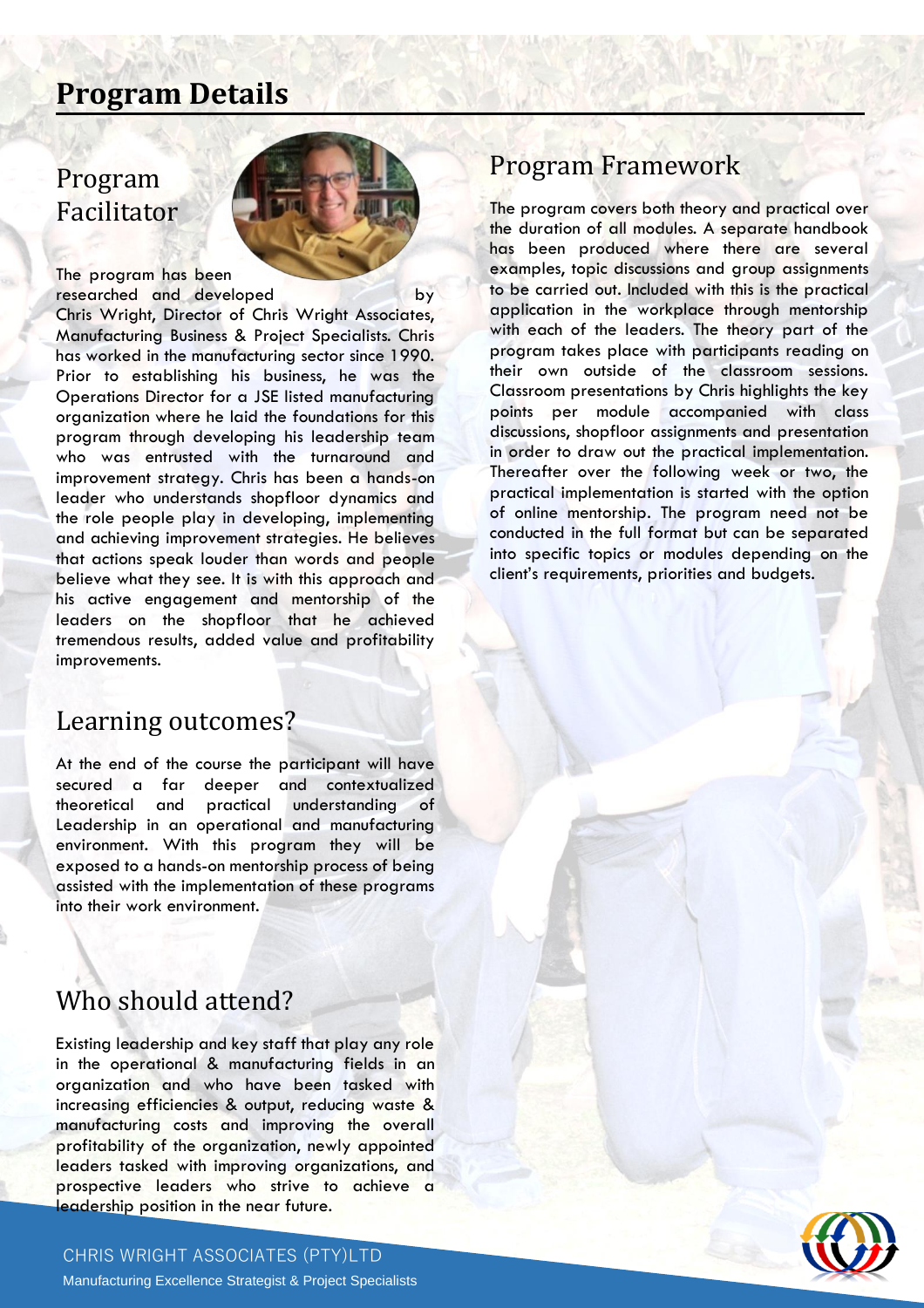### Duration & Costs

Planning or scheduling this program depends largely on the availability of the leadership and time out of the office for training sessions. A simple timing would be for the entire program to be run over 3-months for the theory and classroom sessions to be effective. Mentorship largely depends on the speed of the organization improvement program. Costs are then structured around this schedule.

#### Online Facilitation

The program can be facilitated online using the latest platforms and technologies. This can certainly cut down on the costs of running the program. However, to realize the maximum benefit of each of the modules, a certain amount of onsite mentorship is essential to achieve the desired result.

## **The Curriculum**

#### SECTION 1 **INITIATING THE TRANSITIONAL JOURNEY TO MANUFACTURING EXCELLENCE**

| Modules 1-3: | The start to lean manufacturing & implementation into Organizations, The  |  |  |
|--------------|---------------------------------------------------------------------------|--|--|
|              | Strategic Purpose, The Champion, The Team & Event Selection;              |  |  |
| Module 4:    | Vision, Mission, Values, Goals & Objectives;                              |  |  |
| Module 5:    | The Market & Customers, Customer loyalty loop, how we attract customers & |  |  |
|              | why customers don't buy from us any longer.                               |  |  |

#### SECTION 2 **THE BUSINESS ASPECTS OF THE TRANSITION TO MANUFACTURING EXCELLENCE**

**Module 6 & 7**: Business strategies, sales, human resources & manufacturing strategies & developing action plans;

**Module 8:** Business finance & budgets, financial statement, balance sheets, income statements, capital finance & the role of leadership in financial improvements.

#### SECTION 3 **DEVELOPING LEADERS TO TRANSITION TO MANUFACTURING EXCELLENCE**

| Module 9:  | Employer/Employee relationships & laws of employment;                                |  |  |
|------------|--------------------------------------------------------------------------------------|--|--|
| Module 10: | Understanding & defining roles of leadership & shopfloor employees;                  |  |  |
| Module 11: | Develop leaders to lead the process, leadership vs management, leading to            |  |  |
|            | successful organizations, characteristics of shopfloor leaders, decision making, how |  |  |
|            | to become a more effective leader, common leadership mistakes;                       |  |  |
| Module 12: | Scorecards and key performance indicators (KPI's), measuring what matters the        |  |  |
|            | most, why we measure, defining key performance indicators, reporting on KPI's &      |  |  |
|            | typical manufacturing performance indicators.                                        |  |  |

#### SECTION 4 **DEVELOPING PEOPLE IN TEAMS TO TRANSITION TO MANUFACTURING EXCELLENCE**

**Module 13:** Working with Teams, the right team fit, integrating team members, improving team performance & dealing with a disruptive team member; **Module 14:** Workplace Co-operation (WPC), knowledge management, competency-based skills development matrix, Employee Suggestion Schemes (ESS) Competency Skills Matrix & Industrial Relations.

#### SECTION 5 **IMPLEMENTING THE MANUFACTURING EXCELLENCE TRANSITION – ESTABLISHING ORDER**

**Module 15 & 16:** Organized Work Areas & 5S, Visual communication & management;



#### CHRIS WRIGHT ASSOCIATES (PTY)LTD

Manufacturing Excellence Strategist & Project Specialists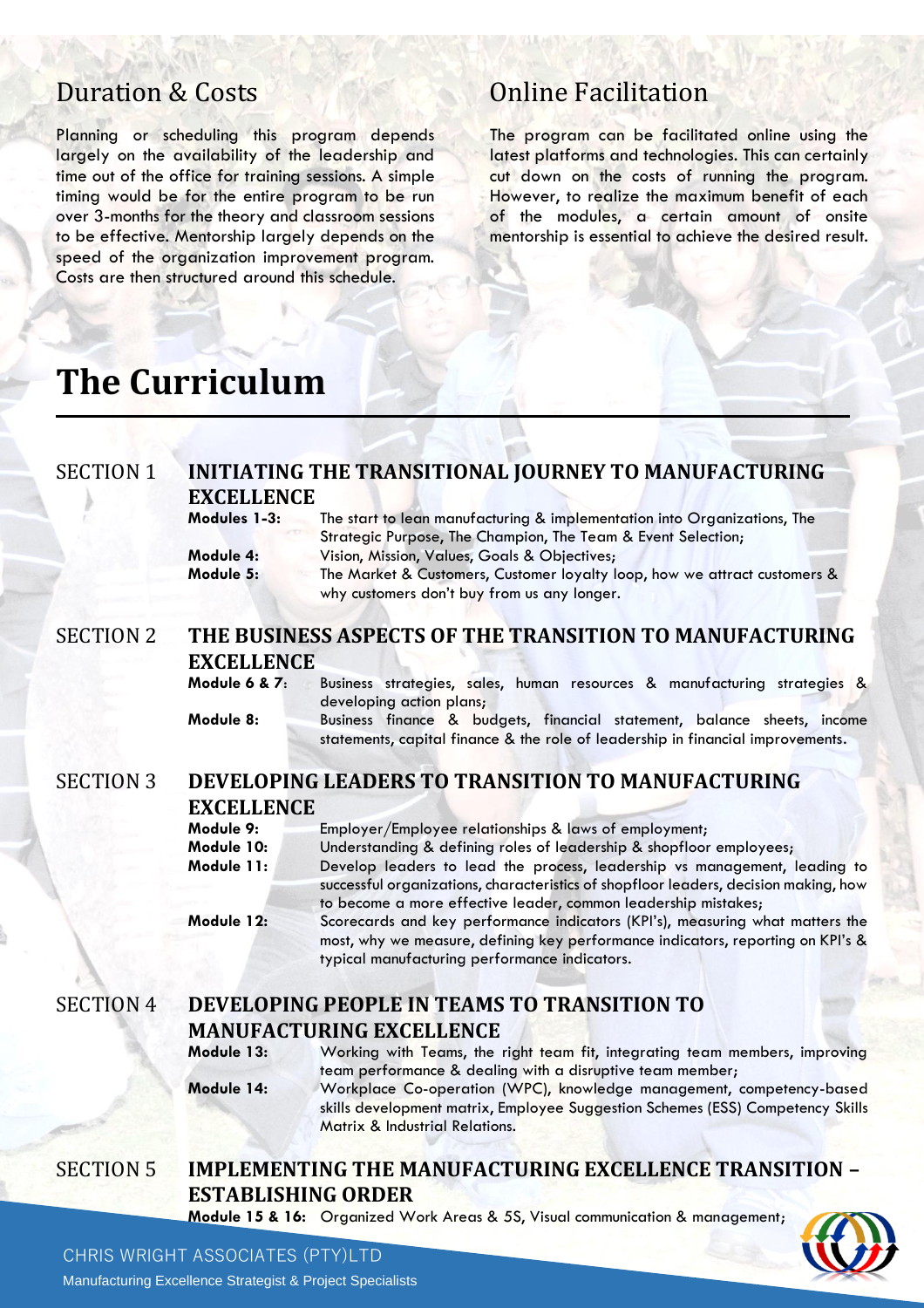|                  | Module 17:                                                                              | Continual Improvement & Leadership, problem solving, PDAC, 5-Why's, 8-M's,<br>Standard work instruction & SOP's, Gemba Walks, & improving manufacturing<br>processes.                                                                     |  |  |
|------------------|-----------------------------------------------------------------------------------------|-------------------------------------------------------------------------------------------------------------------------------------------------------------------------------------------------------------------------------------------|--|--|
| <b>SECTION 6</b> |                                                                                         | <b>IMPLEMENTING THE MANUFACTURING EXCELLENCE TRANSITION -</b>                                                                                                                                                                             |  |  |
|                  | <b>PROCESS STABILITY</b>                                                                |                                                                                                                                                                                                                                           |  |  |
|                  | Module 18:                                                                              | Productivity stability in process, improvement techniques, measurement of<br>productivity, work studies & measurement;                                                                                                                    |  |  |
|                  | Module 19:                                                                              | Value Adding to the Manufacturing Process & value stream mapping.                                                                                                                                                                         |  |  |
| <b>SECTION 7</b> | <b>IMPLEMENTING THE MANUFACTURING EXCELLENCE TRANSITION -</b><br><b>ADVANCING VALUE</b> |                                                                                                                                                                                                                                           |  |  |
|                  | Module 20:                                                                              | Deadly Wastes, defects, reworks & repairs, overproduction, labor & material,<br>waiting & movement, human capabilities, machine & process downtime & quick<br>changeovers, machine & process scrap, processing time & materials storage;  |  |  |
|                  | Module 21:                                                                              | Quality Improvement, built-in-quality, error proofing, defect detection & reduction<br>techniques, problem solving & root cause analysis, quality assurance preventative<br>measures, voice of the customer & quality management systems; |  |  |
|                  | Module 22:                                                                              | Supply and Distribution Chain or Network, purchasing, logistics, production<br>planning, supplier quality control, incoming goods receiving, materials<br>management & outgoing goods.                                                    |  |  |
|                  | Module 23:                                                                              | Environmental Management, health and safety.                                                                                                                                                                                              |  |  |
| <b>SECTION 8</b> | <b>IMPLEMENTING THE MANUFACTURING EXCELLENCE TRANSITION -</b>                           |                                                                                                                                                                                                                                           |  |  |

**ONGOING RISK BASED MANUFACTURING**<br>Module 24: Identifying, analyzing & managing Busine

Identifying, analyzing & managing Business Risks; **Module 25:** Leading Sustainable Performance.